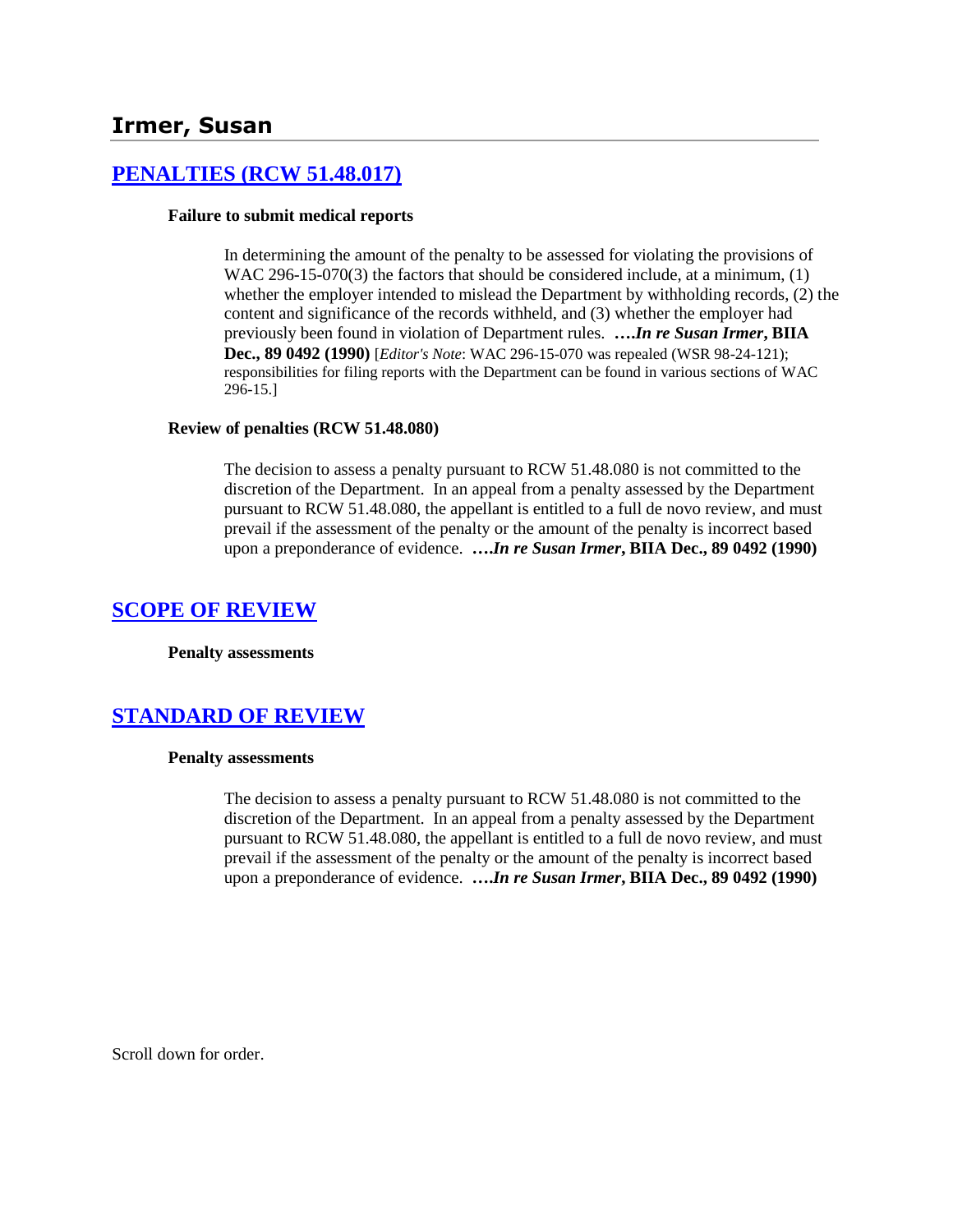## **BEFORE THE BOARD OF INDUSTRIAL INSURANCE APPEALS STATE OF WASHINGTON**

**IN RE: SUSAN K. IRMER ) DOCKET NO. 89 0492**

**CLAIM NO. T-087972 ) DECISION AND ORDER**

APPEARANCES:

Claimant, Susan K. Irmer, None

Self-Insured Employer, NE Washington Workers Compensation Coop., by Lukins & Annis, per Edgar L. Annan

**)**

Department of Labor and Industries, by The Attorney General, per Stephanie Farrell and Donald J. Verfurth, Assistants

This is an appeal filed by the self-insured employer, NE Washington Workers Compensation Coop., on February 9, 1989 from an order of the Department of Labor and Industries dated January 25, 1989. The order affirmed an order dated January 6, 1989 that assessed a penalty against the self-insured employer in the amount of \$500.00 pursuant to RCW 51.48.080 for failure to submit all medical reports and other pertinent information in its possession at the time of its request for a determination on this claim as required by WAC 296-15-070(3). The Department order is **REVERSED** 

# **AND REMANDED**.

# **ISSUES**

- 1. What is the scope of review in an appeal from a penalty assessed by the Department of Labor and Industries pursuant to RCW 51.48.080?
- 2. Was the Department correct in assessing a penalty in the maximum amount of \$500.00?

Based upon the following discussion, we conclude that the question of whether a penalty should be assessed and the amount of the penalty under RCW 51.48.080 are not decisions committed to the discretion of the Director. Our review of such decisions is therefore de novo, and is not limited to determining whether an abuse of discretion has occurred. We also conclude that under the facts of the present case a penalty in the maximum statutory amount is unwarranted.

# **DECISION**

Pursuant to RCW 51.52.104 and RCW 51.52.106, this matter is before the Board for review and decision on a timely Petition for Review filed by the Department of Labor and Industries in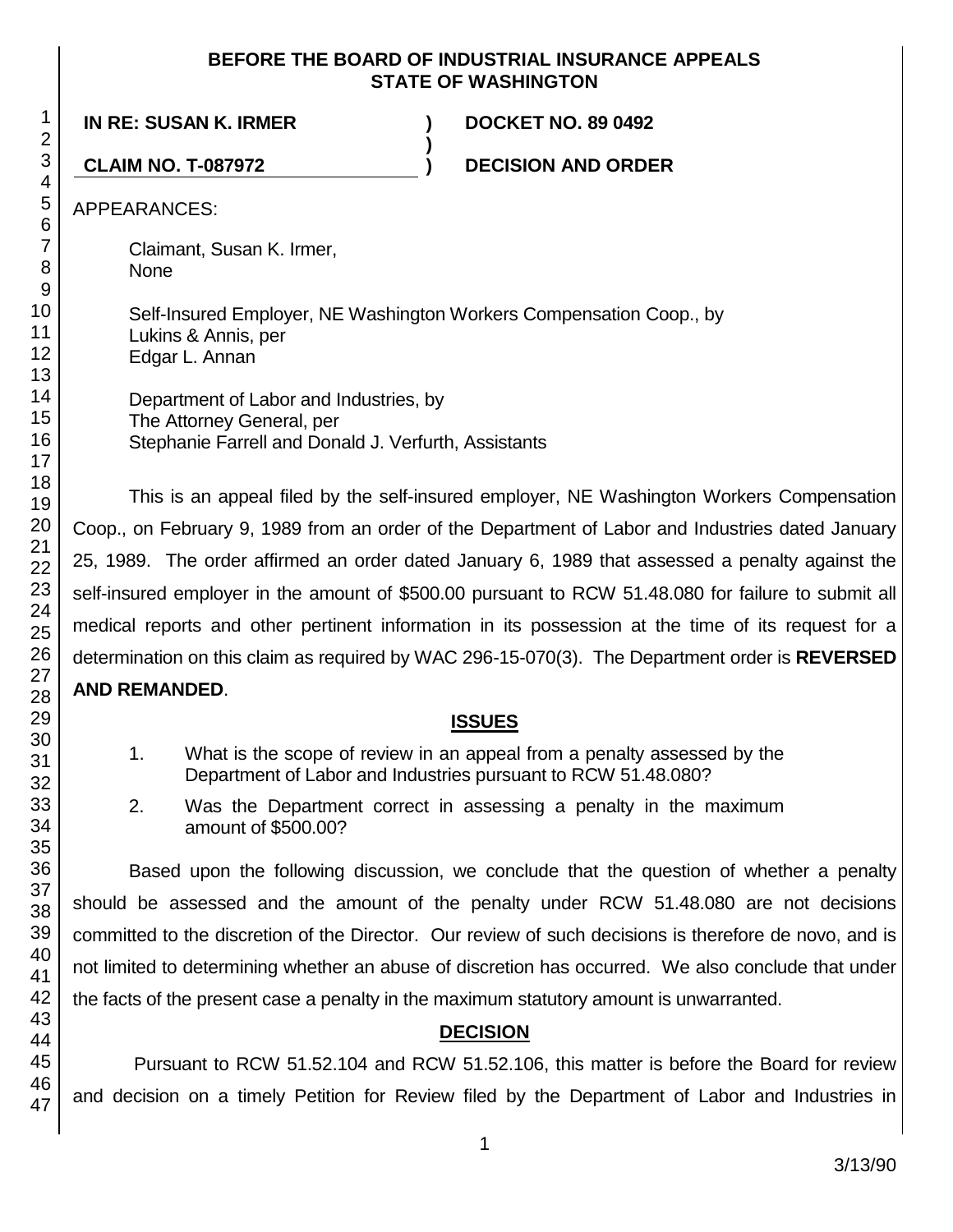response to a Proposed Decision and Order issued on August 8, 1989, in which the order of the Department dated January 6, 1989 (sic) was reversed and this matter remanded to the Department with direction to substitute the sum of \$100.00 for \$500.00 and to otherwise affirm the order.

The Board has reviewed the evidentiary rulings in the record of proceedings and finds that no prejudicial error was committed and said rulings are hereby affirmed.

The Proposed Decision and Order adequately sets forth the evidence relevant to the issues presented by this appeal. Briefly, that evidence establishes, as is conceded by the employer in its Response to the Department's Petition for Review, that at the time it requested the Department to issue an order closing this claim the employer did not submit to the Department all medical records in its possession. It is therefore apparent that the employer in this case violated the provisions of WAC 296-15-070(3), which provides in pertinent part as follows:

> . . .All medical reports and other pertinent information in the self-insurer's possession not previously forwarded to the department must be submitted with the request for all determinations.

Thereafter, the Department assessed a penalty against the employer in the amount of \$500.00 pursuant to the authority of RCW 51.48.080, which provides as follows:

> Every person, firm or corporation who violates or fails to obey, observe or comply with any rule of the department promulgated under authority of this title, shall be subject to a penalty of not to exceed five hundred dollars.

The evidence further establishes that it is the Department's policy to assess a penalty in the maximum amount of \$500.00 in each and every case in which a self-insured employer has failed to submit to the Department all medical records in its possession when requesting a determination from the Department. That is, the Department assessed a penalty in the maximum amount permitted under the statute without investigating the facts of the case, and without giving consideration to such factors as whether the employer intended to mislead the Department, the significance of the medical records not submitted by the employer, or whether the employer in question had previously violated any rule promulgated by the Department.

Stated simply, we conclude that the decision of whether to assess a penalty and the amount of a penalty assessed pursuant to RCW 51.48.080 are not discretionary decisions because the statute does not state that these decisions are discretionary. As we have previously noted, in instances under the Industrial Insurance Act where the legislature has intended to commit a decision to the Director's discretion, it has explicitly so stated. In re Gary J. Manley, BIIA Dec., 66,115 (1986).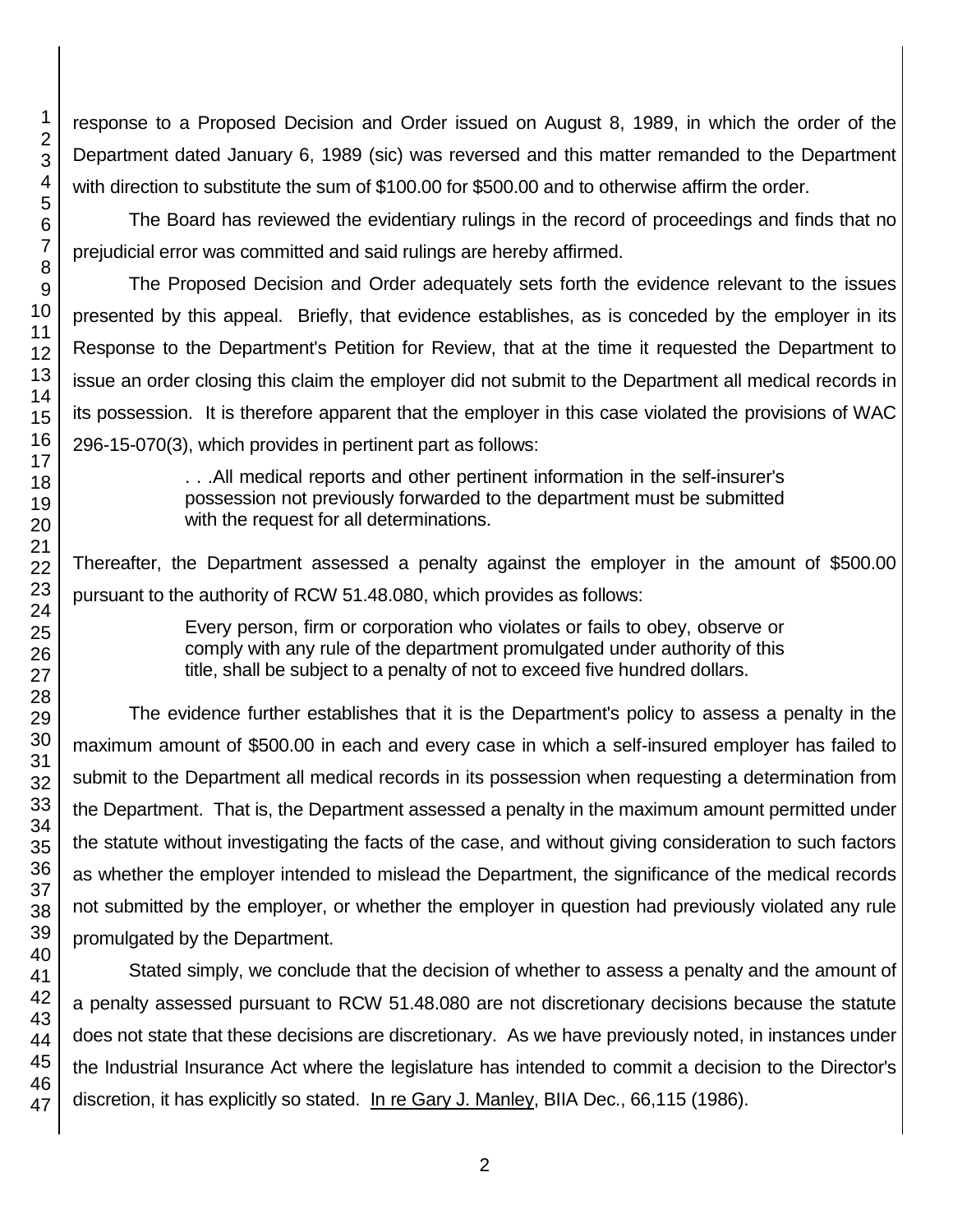Thus, with respect to certain statutory provisions such as RCW51.24.060(3) ("sole discretion"), RCW 51.32.095 ("sole discretion"), RCW 51.36.010 ("solely in his or her discretion"), RCW 51.48.100(2) ("at his or her discretion"), and RCW 51.32.250 ("in his or her discretion"), the legislature has clearly enunciated its intent that a particular decision be committed to the discretion of the Department, the Director, or the Director's designee. In such cases, our scope of review is limited to determining whether the exercise of discretionary authority constitutes an abuse of discretion. See In re Johnny Smotherman, BIIA Dec. 87 0646 (1989); In re Armando Flores, Dckt. No. 88 0109 (July 6, 1989); In re Gary Manley, BIIA Dec., 66,115 (1986); In re Frank C. Madrid, BIIA Dec., 86,0224-A (1987).

In Madrid, we had before us a claimant's appeal from the Director's decision not to assess a penalty for alleged unreasonable delay in payment of benefits pursuant to RCW 51.48.017. In that case, the employer argued that the decision under RCW 51.48.017 was vested solely within the Director's discretion. We disagreed.

Unlike RCW 51.48.080, the statute at issue in Madrid establishes a particular amount for the penalty, rather than a range. Nonetheless, Madrid is instructive insofar as it establishes factors to be considered in determining whether delay of benefits is "unreasonable", so as to require the imposition of a penalty. Those factors, as listed in Madrid, are whether the employer has a genuine doubt from a medical or legal standpoint as to the liability for benefits and whether the employer acted on a good faith belief that no payment was due.

According to Sidney Willuweit, a disability claims adjudicator for the self-insurance section of the Department, the Department had not, as of June 19, 1989 when he testified, finalized a draft of written guidelines for the assessment of penalties. Thus, no written guidelines were in effect when the decision in this case was made by the Department. It would, of course, be most helpful if the Department would establish written criteria for evaluating the amount of the penalty to be imposed. However, the failure of the Department to establish such guidelines does not somehow make the decision a discretionary one, in the absence of specific legislative authority.

Absent such specific statutory language, we are unwilling to conclude that the decisions under RCW 51.48.080 and WAC 296-15-070(3) are discretionary, particularly in light of the limited scope of review and the additional burden imposed upon a party seeking relief in appeals from discretionary decisions. We therefore hold that in an appeal from a penalty assessed by the Department pursuant to RCW 51.48.080, the appellant is entitled to a full de novo review, and must prevail if the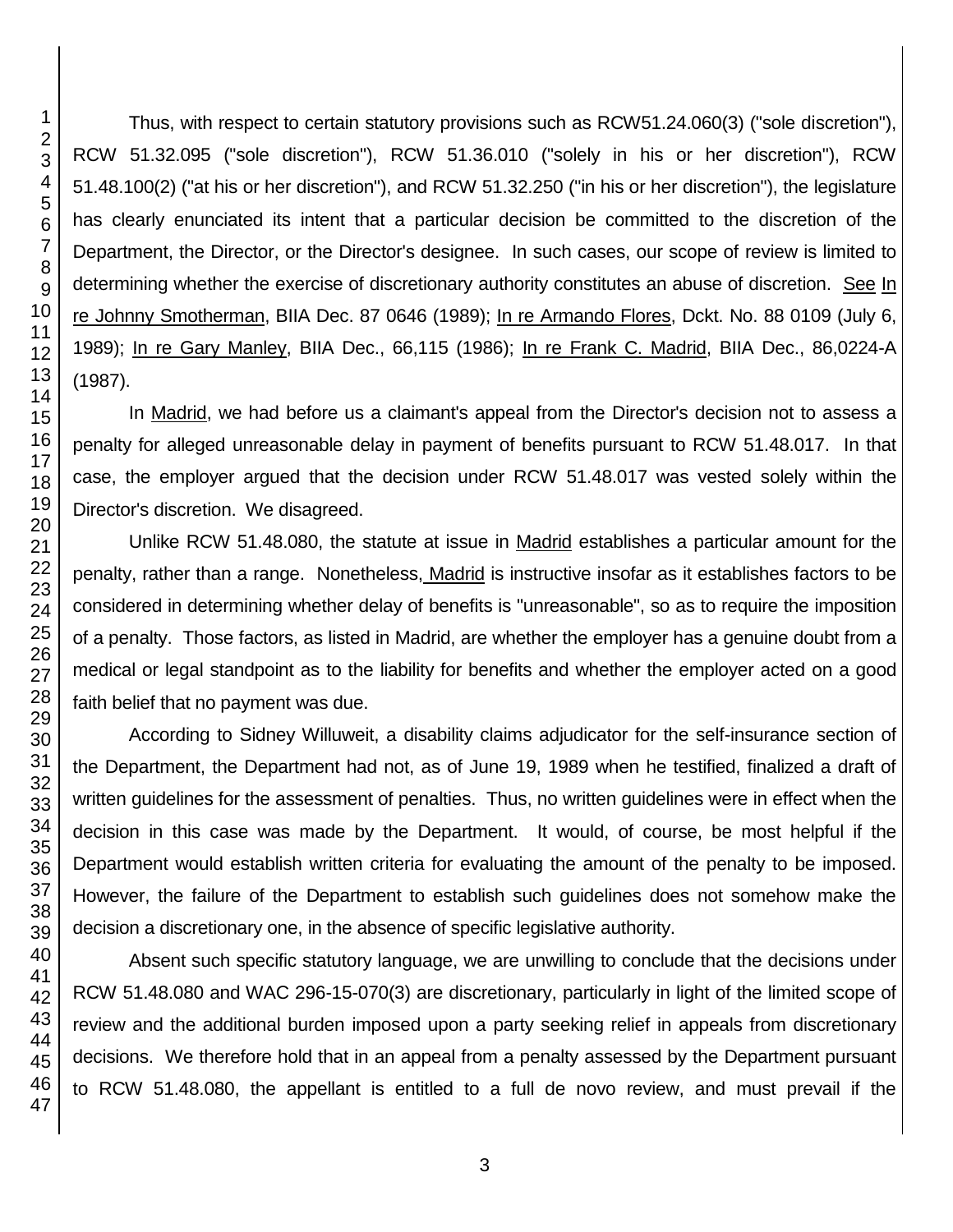assessment of the penalty or the amount of the penalty is incorrect based upon a preponderance of the evidence.

While, as the employer's Response to the Petition for Review concedes, the evidence in the present case establishes that the Department was correct in assessing a penalty, the evidence does not support the imposition of a penalty in the maximum amount permitted by the statute. By its very terms, the statute in question allows a range of penalties to be assessed for violation of any rule promulgated by the Department. The legislature therefore intended that the amount of the penalty assessed bear some relationship to the violation giving rise to the assessment. Thus, the facts of each case must be examined.

In our opinion, in determining the amount of a penalty to be assessed for violating the provisions of WAC 296-15-070(3), the factors that should be considered include, at a minimum, (1) whether the employer intended to mislead the Department by withholding medical records at the time that a determination was requested, (2) the content and significance of the medical records not submitted to the Department, and (3) whether the employer in question had been previously found to be in violation of Department rules.

In the present case, there is no indication that the employer intended to mislead the Department or to deny benefits to the claimant. Further, the Department concedes that the records which the employer failed to submit, which included chart notes, laboratory reports and other records, would not likely have affected the Department's determination on the claim, and did not affect the benefits received by the claimant. While we agree with the Department that it is necessary that the Department have in its possession all medical records pertinent to a claim at the time a determination is requested, we believe the significance of any records not submitted must be considered in determining the amount of a penalty to be imposed. Finally, there is no indication in the record before us that the employer in this case has previously been found to be in violation of any Department rule.

We note that Mr. Willuweit initially recommended a penalty of \$250.00, after considering one of the factors listed above, i.e., whether this was a repeat violation. Based on his determination that this was a first offense, he considered \$250.00 a reasonable penalty.

Considering all of the factors we have listed above, we agree with Mr. Willuweit that the assessment of a penalty in the amount of \$250.00 is most commensurate with the nature and magnitude of the employer's violation of WAC 296-15- 070(3).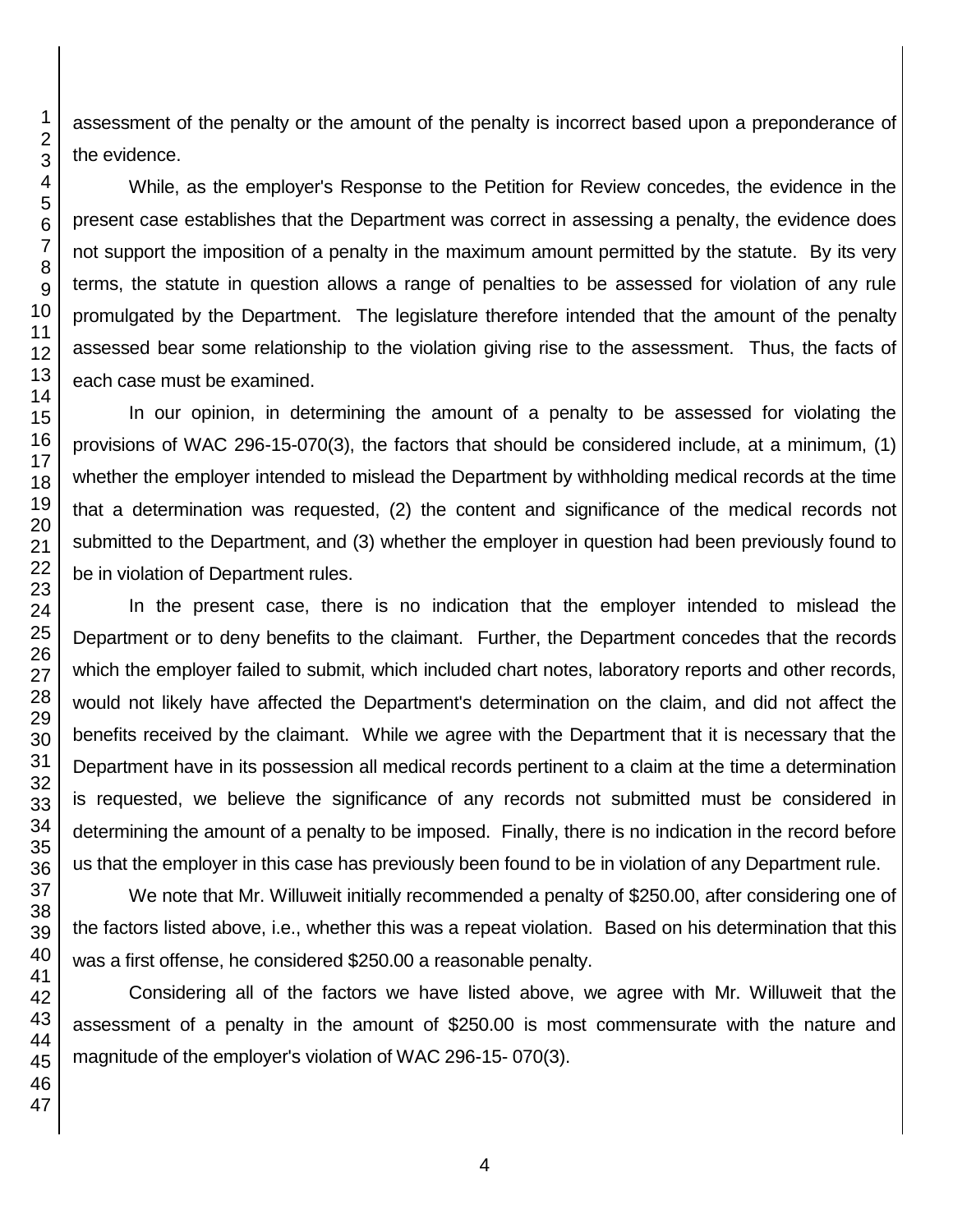After consideration of the Proposed Decision and Order, the Department's Petition for Review filed thereto, the Employer's Response to the Petition for Review, and a careful review of the entire record before us, we hereby enter the following Findings of Fact and Conclusions of Law.

# **FINDINGS OF FACT**

1. On May 20, 1988, the claimant filed an accident report alleging the occurrence of an industrial injury on March 17, 1988 during the course of her employment with N Washington Workers Compensation Coop. The claim was allowed and benefits provided. On January 6, 1989, the Department of Labor and Industries issued an order assessing a penalty against the self insured employer in the amount of \$500.00 for failure to provide the Department with all medical reports and other pertinent information in its possession on September 9, 1988.

On January 13, 1989, the employer filed a protest and request for reconsideration of the Department's order of January 6, 1989. On January 25, 1989, the Department issued an order adhering to the provisions of its order of January 6, 1989.

On February 9, 1989, the employer filed a notice of appeal with the Board of Industrial Insurance Appeals from the Department order of January 25, 1989. The appeal was assigned Docket No. 89 0492. On February 16, 1989, the Board issued an order granting the appeal and directing that proceedings be held on the issues raised by the notice of appeal.

- 2. The self-insured employer requested from the Department a final determination on this claim, without submitting all medical reports and other pertinent information in its possession, not previously forwarded to the Department.
- 3. The medical reports and other pertinent information possessed by the self-insured employer and not submitted to the Department included chart notes, laboratory reports, and other medical records. Had these reports and other pertinent information been forwarded to the Department at the time that the employer requested a final determination, they would not have affected the decision reached by the Department or the benefits received by the claimant.
- 4. The employer's failure to submit all medical reports and other pertinent information in its possession likely resulted from confusion as to the definitions of those terms and did not result from any intent by the employer to mislead the Department or to deprive the injured worker of benefits.
- 5. The employer's failure to submit all medical reports and other pertinent information was a first violation of WAC 296-15-070(3).